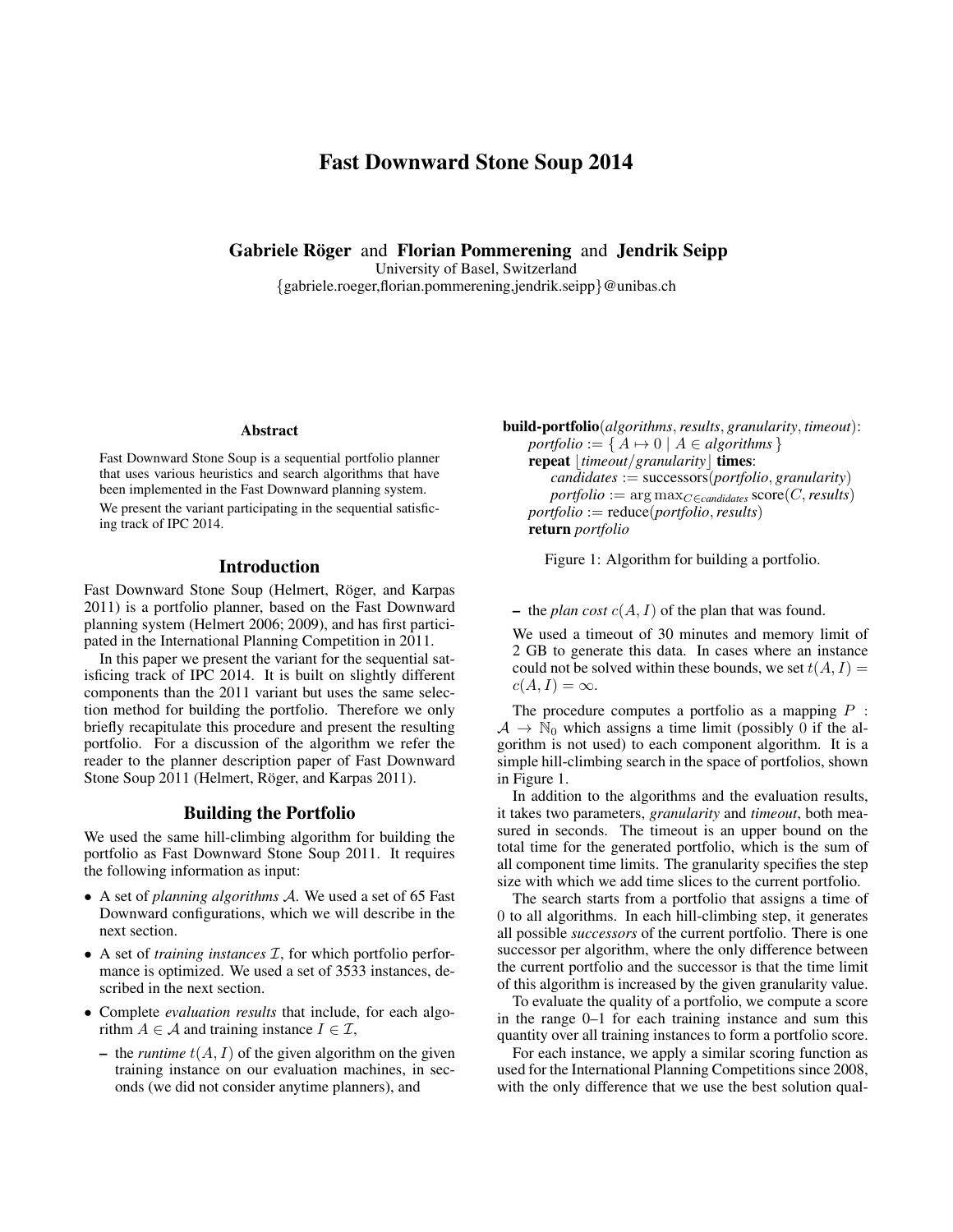ity among our algorithms as reference quality: if no algorithm in a portfolio  $P$  solves an instance  $I$  within its allotted runtime, the instance score is 0. Otherwise, the portfolio is assigned the instance score  $c_I^*/c_I^P$ , where  $c_I^*$  is the best solution cost for *I* of any input algorithm  $A \in \mathcal{A}$  and  $c_I^P$  denotes the best solution cost among all algorithms  $A \in \mathcal{A}$  that solve the instance within their allotted runtime  $P(A)$ .

In each hill-climbing step the search chooses the successor with the highest portfolio score. Ties are broken in favor of successors that increase the timeout of the component algorithm that occurs earliest in some arbitrary total order.

The hill-climbing phase ends when all successors would exceed the given time bound. A post-processing step reduces the time assigned to each algorithm by the portfolio. It considers the algorithms in the same arbitrary order used for breaking ties in the hill-climbing phase and sets their time limit to the lowest number that would still lead to the same portfolio score.

#### Resulting Portfolio

Our set of training instances consists of almost all tasks from the deterministic track of IPC 1998 – IPC 2011 plus tasks from various other sources: compilations of conformant planning tasks (Palacios and Geffner 2009), finite-state controller synthesis problems (Bonet, Palacios, and Geffner 2009), genome edit distance problems (Haslum 2011), alarm processing tasks for power networks (Haslum and Grastien 2011), and briefcaseworld tasks from the FF/IPP domain collection (http://fai.cs.unisaarland.de/hoffmann/ff-domains.html). In total, we used 3533 training instances.

For the input planning algorithms, we used the following components:

- *search algorithm:* As in the 2011 variant, we only experimented with greedy best-first search and with weighted  $A^*$  with a weight of 3.
- *eager vs. lazy:* We again considered both "eager" (textbook) and "lazy" (deferred evaluation) variants of both search algorithms. The work by Richter and Helmert (2009) indicates that both evaluation strategies can be helpful in a portfolio because they have somewhat different strengths and weaknesses.
- *preferred operators:* We used preferred operator information from the heuristics with the default settings of the search algorithms in Fast Downward. For eager search, this is the "dual-queue" method of exploiting preferred operators, for lazy search it is the "boosted dual-queue" method, using a boost value of 1000. This is backed by the results of Richter and Helmert (2009).
- *heuristics:* We used all heuristics used in 2011, which are the additive heuristic  $h^{\text{add}}$  (Bonet and Geffner 2001), the FF/additive heuristic  $h^{\text{FF}}$  (Hoffmann and Nebel 2001; Keyder and Geffner 2008), the causal graph heuristic  $h^{\overline{CG}}$  (Helmert 2004), and the context-enhanced additive heuristic  $h^{\text{cea}}$  (Helmert and Geffner 2008). In addition, we this year included the landmark heuristic  $h^{\text{LM}}$  (Richter

and Westphal 2010) which is known for very good performance when used in combination with  $h^{\text{FF}}$  as in the LAMA planner (Richter and Westphal 2010) .

Röger and Helmert  $(2010)$  have shown that combinations of multiple heuristics with the "alternation" method can often be very beneficial. Therefore, we considered planner configurations for each of the 10 possible combinations of two of the five heuristics. We did not use larger subsets because computation time for the evaluation results was limited. We also included all single-heuristic configurations except  $h^{\text{LM}}$  (due to technical problems).

In total, we used 56 planner configurations as input of the hill-climbing procedure. We tried different values for the granularity parameter and achieved the best results (computed from the training set) with a granularity of 40. The resulting portfolio is shown in Tables 1 and 2. It uses 27 of the 56 possible configurations, running them between 17 and 187 seconds. On the training set, the portfolio achieves an overall score of 3234.53, which is much better than the best component algorithm with a score of 2722.17. If we had an oracle to select the perfect algorithm (getting allotted the full 1800 seconds) for each instance, we could reach a total score of 3417.

### Sequential Portfolio

In the previous sections, a portfolio simply assigns a runtime to each algorithm, leaving their sequential order open. With the simplifying assumption that all planner runs use the full assigned time and do not communicate information, the order is indeed irrelevant.

In reality, the situation is more complex. First, the Fast Downward planner uses a preprocessing phase that we need to run once before we start the portfolio, so we do not have the full 1800 seconds available. Second, we would like to use the quality of a plan found by one algorithm to prune the search of subsequent planner runs. Third, planner runs often terminate early, e. g. because they run out of memory or find a plan. We would like to use the remaining time to further search for a plan or improve the solution quality. To handle these issues, we employ the same strategy as Fast Downward Stone Soup 2011 in version 1:

We sorted the algorithms by decreasing order of coverage, hence beginning with algorithms likely to *succeed* quickly.

Per-algorithm time limits defined by the portfolio are treated as *relative*, rather than absolute numbers: whenever we start a configuration, we compute the total allotted time of this and all following runs and scale it to the actually remaining computation time. We then assign the respective scaled time to the run. As a result, the last run gets assigned all the remaining time.

The best solution found so far is always used for pruning based on  $g$  values: only paths in the state space that are cheaper than the best solution found so far are pursued.

A search algorithm often solves an instance more quickly if it ignores action costs (Richter and Westphal 2010). Therefore we do not take action costs into account until we find the first solution. Afterwards, we re-run the successful configuration using action costs the same way as in the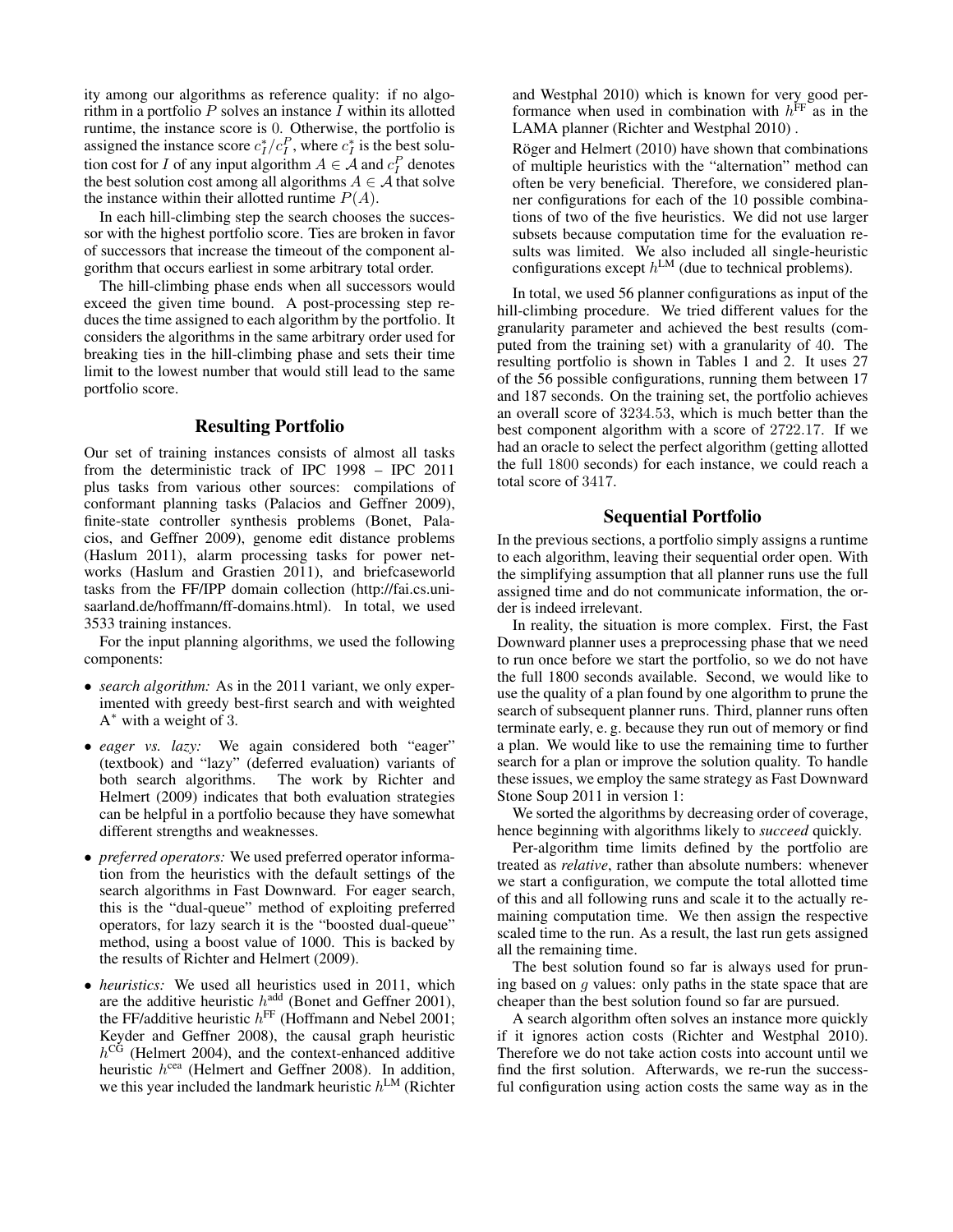| <b>Search</b>     | <b>Evaluation</b> | <b>Heuristics</b>                   | Performance    | <b>Time</b>      | <b>Marg. Contribution</b> |
|-------------------|-------------------|-------------------------------------|----------------|------------------|---------------------------|
| Greedy best-first | Eager             | $h^{\text{FF}}, h^{\text{LM}}$      | 2722.17/3110   | 35               | 2.75/1                    |
| Weighted A*       | Eager             | $h^{\text{FF}}, h^{\text{LM}}$      | 2663.04 / 2911 | 40               | 1.84/0                    |
| Greedy best-first | Eager             | $h^{\text{CG}}, h^{\text{FF}}$      | 2626.41 / 3044 | 40               | 2.46/0                    |
| Weighted A*       | Lazy              | $h^{\text{FF}}, h^{\text{LM}}$      | 2615.15 / 2962 | 159              | 11.71/1                   |
| Weighted A*       | Eager             | $h^{\text{CG}}, h^{\text{FF}}$      | 2609.36 / 2927 | $\boldsymbol{0}$ |                           |
| Greedy best-first | Eager             | $h^{\text{add}}$ , $h^{\text{LM}}$  | 2591.42/3116   | 33               | 1.45/0                    |
| Greedy best-first | Lazy              | $h^\mathrm{FF},h^\mathrm{LM}$       | 2587.26 / 3195 | 187              | 19.11 / 19                |
| Greedy best-first | Eager             | $h^{\text{add}}, h^{\text{FF}}$     | 2575.28 / 3047 | 120              | 12.80 / 12                |
| Greedy best-first | Eager             | $h^{\text{FF}}$                     | 2544.79 / 2934 | $\boldsymbol{0}$ |                           |
| Weighted A*       | Eager             | $h^{\text{cea}}$ , $h^{\text{FF}}$  | 2539.53 / 2880 | 40               | 2.22/1                    |
| Weighted A*       | Eager             | $h^{\text{add}}$ , $h^{\text{LM}}$  | 2539.35 / 2950 | $\boldsymbol{0}$ |                           |
| Greedy best-first | Eager             | $h^{\rm cea}, h^{\rm FF}$           | 2537.93 / 2957 | $\boldsymbol{0}$ |                           |
| Weighted A*       | Eager             | $h^{\mathrm{FF}}$                   | 2535.22 / 2818 | 72               | 9.09 / 2                  |
| Weighted A*       | Eager             | $h^{\text{add}}$ , $h^{\text{FF}}$  | 2533.38 / 2904 | $\boldsymbol{0}$ |                           |
| Weighted A*       | Lazy              | $h^{\text{add}}h^{\text{LM}}$       | 2525.66 / 2998 | 79               | 5.13/1                    |
| Weighted A*       | Lazy              | $h^{\text{cea}}, h^{\text{FF}}$     | 2522.98 / 2942 | 39               | 1.87/0                    |
| Weighted A*       | Eager             | $h^{\rm cea}, h^{\rm LM}$           | 2518.46 / 2921 | 37               | 0.85/0                    |
| Greedy best-first | Eager             | $h^{\text{cea}}$ , $h^{\text{LM}}$  | 2512.55 / 2982 | $\boldsymbol{0}$ |                           |
| Weighted A*       | Lazy              | $h^{\text{cea}}$ , $h^{\text{LM}}$  | 2511.75 / 2957 | 39               | 2.19/0                    |
| Greedy best-first | Eager             | $h^{\text{add}}$ , $h^{\text{CG}}$  | 2510.72 / 3016 | $\boldsymbol{0}$ |                           |
| Weighted A*       |                   | $h^{\text{CG}}, h^{\text{FF}}$      | 2507.10 / 2918 | 40               | 2.48/0                    |
|                   | Lazy              | $h^{\text{CG}}, h^{\text{LM}}$      | 2505.67 / 2857 | 78               | 3.50/0                    |
| Weighted A*       | Eager             | $h^{\text{CG}}.h^{\text{LM}}$       |                | 78               |                           |
| Greedy best-first | Eager             | $h^{\text{add}}.h^{\text{LM}}$      | 2505.49 / 2955 | 114              | 8.20/3                    |
| Greedy best-first | Lazy              | $h^{\text{cea}}.h^{\text{FF}}$      | 2492.53 / 3199 |                  | 5.77/3                    |
| Greedy best-first | Lazy              | $h^{\text{add}}.h^{\text{CG}}$      | 2487.23 / 3035 | $\boldsymbol{0}$ |                           |
| Weighted A*       | Eager             | $h^{\text{CG}}, h^{\text{FF}}$      | 2478.44 / 2909 | $\boldsymbol{0}$ |                           |
| Greedy best-first | Lazy              | $h^{\mathrm{add}}$                  | 2470.78 / 3042 | $\boldsymbol{0}$ |                           |
| Greedy best-first | Eager             | $h^{\rm add}$                       | 2464.16 / 2994 | $\boldsymbol{0}$ |                           |
| Weighted A*       | Eager             | $h^{\text{cea}}.h^{\text{LM}}$      | 2446.85 / 2909 | 77               | 5.52/3                    |
| Greedy best-first | Lazy              |                                     | 2434.88 / 3070 | 39               | 9.00 / 8                  |
| Weighted A*       | Lazy              | $h^{\text{add}}.h^{\text{FF}}$      | 2428.48 / 2940 | $\boldsymbol{0}$ |                           |
| Weighted A*       | Lazy              | $h^{\text{CG}}, h^{\text{LM}}$      | 2415.80 / 2839 | 39               | 4.59/0                    |
| Greedy best-first | Eager             | $h^{\text{cea}}.h^{\text{CG}}$      | 2407.77 / 2899 | $\boldsymbol{0}$ |                           |
| Weighted A*       | Eager             | $h^{\text{cea}}$ , $h^{\text{CG}}$  | 2406.41 / 2825 | $\boldsymbol{0}$ |                           |
| Weighted A*       | Eager             | $h^{\rm cea},\!h^{\rm add}$         | 2403.75 / 2837 | $\boldsymbol{0}$ |                           |
| Greedy best-first | Lazy              | $h^{\rm CG}, h^{\rm LM}$            | 2380.44 / 2980 | $\boldsymbol{0}$ |                           |
| Weighted A*       | Lazy              | $h^{\rm FF}$                        | 2372.10 / 2801 | 38               | 2.86/1                    |
| Weighted A*       | Eager             | $h^{\text{cea}}$                    | 2366.58 / 2803 | $\boldsymbol{0}$ |                           |
| Greedy best-first | Lazy              | $h^{\text{add}}$ , $h^{\text{FF}}$  | 2365.67 / 3031 | 17               | 2.17/2                    |
| Greedy best-first | Lazy              | $h^{\mathrm{FF}}$                   | 2350.87 / 2941 | $\boldsymbol{0}$ |                           |
| Weighted A*       | Lazy              | $h^{\text{cea}}.h^{\text{CG}}$      | 2336.09 / 2852 | $\boldsymbol{0}$ |                           |
| Greedy best-first | Eager             | $h^{\text{cea}}$                    | 2330.01 / 2845 | 40               | 2.75/2                    |
| Greedy best-first | Eager             | $h^{\text{cea}}$ , $h^{\text{add}}$ | 2324.89 / 2794 | $\boldsymbol{0}$ |                           |
| Weighted A*       | Lazy              | $h^{\text{add}}.h^{\text{CG}}$      | 2320.28 / 2875 | $\boldsymbol{0}$ |                           |
| Greedy best-first | Lazy              | $h^{\text{add}}$ , $h^{\text{CG}}$  | 2307.49 / 2999 | 40               | 3.47/0                    |
| Greedy best-first | Eager             | $h^{\mathrm{CG}}$                   | 2290.74 / 2713 | $\boldsymbol{0}$ |                           |
| Weighted A*       | Lazy              | $h^{\text{cea}}$ , $h^{\text{add}}$ | 2285.72 / 2830 | $\boldsymbol{0}$ |                           |

Table 1: Fast Downward Stone Soup 2014 (continued in Table 2). The performance column shows the score/coverage of the configuration over all training instances. The last column shows the decrease of score and number of solved instances when removing only this configuration from the portfolio.